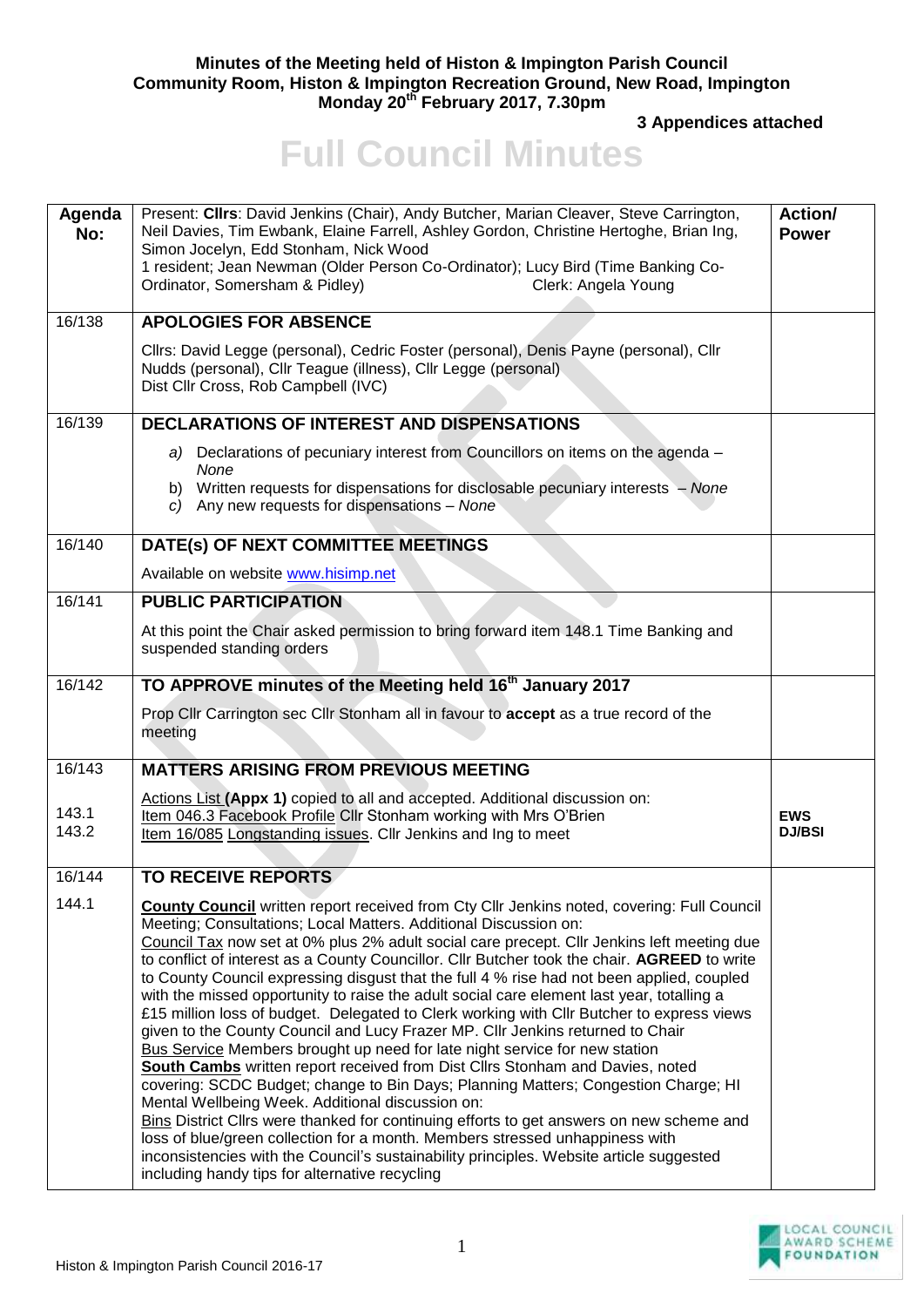| 144.2  | Clerk's Report (Pg 1 - 2) (Appx 2) accepted. Additional discussion on:                                                                                                            |                  |
|--------|-----------------------------------------------------------------------------------------------------------------------------------------------------------------------------------|------------------|
|        | Police Panel meeting 22 February, Cllr Farrell attending, all items for raising email direct to                                                                                   |                  |
|        | her. Noted Community Safety event at SCDC 18 March and new website link for reporting                                                                                             |                  |
|        | parking problems http://tinyurl.com/SouthCambs-Parking                                                                                                                            |                  |
|        | Yesteryear Road Run noted plans for road closure 24 April                                                                                                                         |                  |
| 144.3  | Chairman's Report (Appx 3) noted and accepted. Additional discussion on:                                                                                                          |                  |
|        | Primary School decision. Noted amended resolution at Cambs County Council meeting to                                                                                              |                  |
|        | include an obligation to work with the Parish Council during detailed planning and                                                                                                |                  |
|        | implementation. Full discussion on the need for an efficient line of communication within                                                                                         |                  |
|        | the Parish Council. Points raised:                                                                                                                                                |                  |
|        |                                                                                                                                                                                   |                  |
|        | Broader than a planning matter, involving aspects of highways and environment too                                                                                                 |                  |
|        | Initial suggestion the Parish Council should perhaps be re-organised around Planning<br>٠                                                                                         |                  |
|        | to drive this highly important issue for the villages                                                                                                                             |                  |
|        | Representation from outside Parish Council should be welcomed, especially official<br>٠                                                                                           |                  |
|        | parent representation                                                                                                                                                             |                  |
|        | Agile committee membership, including members with no other onerous commitments<br>$\bullet$                                                                                      |                  |
|        | during its lifespan, of a size to cover absentees                                                                                                                                 |                  |
|        |                                                                                                                                                                                   |                  |
|        | Need to ensure Neighbourhood Plan work elements acknowledged<br>$\bullet$                                                                                                         |                  |
|        | Terms of Reference required, to continually review itself to ensure responding to<br>$\bullet$                                                                                    |                  |
|        | changing needs                                                                                                                                                                    |                  |
|        | Proposed Cllr Jenkins, seconded Cllr Carrington all in favour and AGREED to form a Task                                                                                           |                  |
|        | & Finish Group, to draw up Terms of Reference, consider co-option of school community                                                                                             |                  |
|        | member/s, and to contact Cambs County Council for an immediate meeting. Agreed                                                                                                    |                  |
|        | Parish Council members:                                                                                                                                                           |                  |
|        | Edd Stonham (Convener/Chair)<br>$\bullet$                                                                                                                                         |                  |
|        | Denis Payne or Brian Ing<br>$\bullet$                                                                                                                                             |                  |
|        |                                                                                                                                                                                   |                  |
|        | Simon Jocelyn<br>$\bullet$                                                                                                                                                        |                  |
|        | Nick Wood<br>$\bullet$                                                                                                                                                            |                  |
|        | <b>Elaine Farrell</b>                                                                                                                                                             |                  |
|        | Andy Butcher<br>٠                                                                                                                                                                 |                  |
|        | Cty Cllr Jenkins would be working on issues from the County Council side                                                                                                          |                  |
|        | Mobile Phone Coverage accepted a new site for a mast required                                                                                                                     |                  |
|        | Meeting with Dr Simon Poole Meeting for discussion on relocation opportunities for Firs                                                                                           |                  |
|        | <b>Other Committee Chairs reports/Items for Decision</b>                                                                                                                          |                  |
|        | <b>Employment Committee meeting date to be re-arranged</b>                                                                                                                        |                  |
| 144.4  | <b>Working Group/Task &amp; Finish Group Reports</b>                                                                                                                              |                  |
|        | Neighbourhood Plan meeting held 1 February 2017. Members attending Policy Writing                                                                                                 |                  |
| 144.5  | Forum 22 February                                                                                                                                                                 |                  |
|        | Public Art Working Party notes of meeting held 9 February provided to all and accepted.                                                                                           |                  |
|        | Appendix papers available for all. Next meeting due 30 March 2017                                                                                                                 |                  |
|        |                                                                                                                                                                                   |                  |
|        | Community Park Project Working Party informal meetings held. Stakeholder meeting due                                                                                              |                  |
|        | May, public meetings proposed June 2017. Notes of meeting held 15 February provided to                                                                                            |                  |
|        | all. Cllr Davies updated members on timetable and information provided therein                                                                                                    |                  |
|        | Newsletter Editorial Task & Finish meeting due 16 February, final deadline 14 March                                                                                               |                  |
|        | Committee Structure Task & Finish meeting due 27 February only                                                                                                                    |                  |
|        | Youth Task & Finish meeting due 24 February, see item 148.2                                                                                                                       |                  |
|        | Kings Meadow Working Party meeting due 7 March                                                                                                                                    |                  |
|        | Drainage Working Party no meeting held                                                                                                                                            |                  |
| 16/145 | TO ACCEPT COMMITTEE REPORTS note actions and agree                                                                                                                                |                  |
|        |                                                                                                                                                                                   |                  |
| 145.1  | Planning Committee draft minutes 24 January and 7 February provided to all and                                                                                                    |                  |
|        | accepted. Next meetings due 28 February, 21 March                                                                                                                                 |                  |
|        | To Agree process and seek sanction of Full Council to proceed with Asset of Community                                                                                             |                  |
|        | Value (ACV) nominations for both Infant School Site and playing field (as separate                                                                                                |                  |
|        | nominations). Proposal to also include Early Years Site in nomination. Noted Planning                                                                                             |                  |
|        | Committee Chairman working to identify historical documentation on all sites. Clarified                                                                                           |                  |
|        | nomination was for the sites, not the buildings, and would become material planning                                                                                               |                  |
|        | considerations. Proposed Cllr Ing, seconded Cllr Wood all in favour and AGREED to                                                                                                 | <b>Planning</b>  |
|        | sanction application for nomination at SCDC. Planning Committee to agree final wording                                                                                            | <b>Committee</b> |
| 145.2  |                                                                                                                                                                                   |                  |
|        |                                                                                                                                                                                   |                  |
|        | Highways Committee draft minutes 19 January provided to all and accepted. Next meeting<br>to be confirmed. Noted urgent need to address issues of reflective barrier installation |                  |

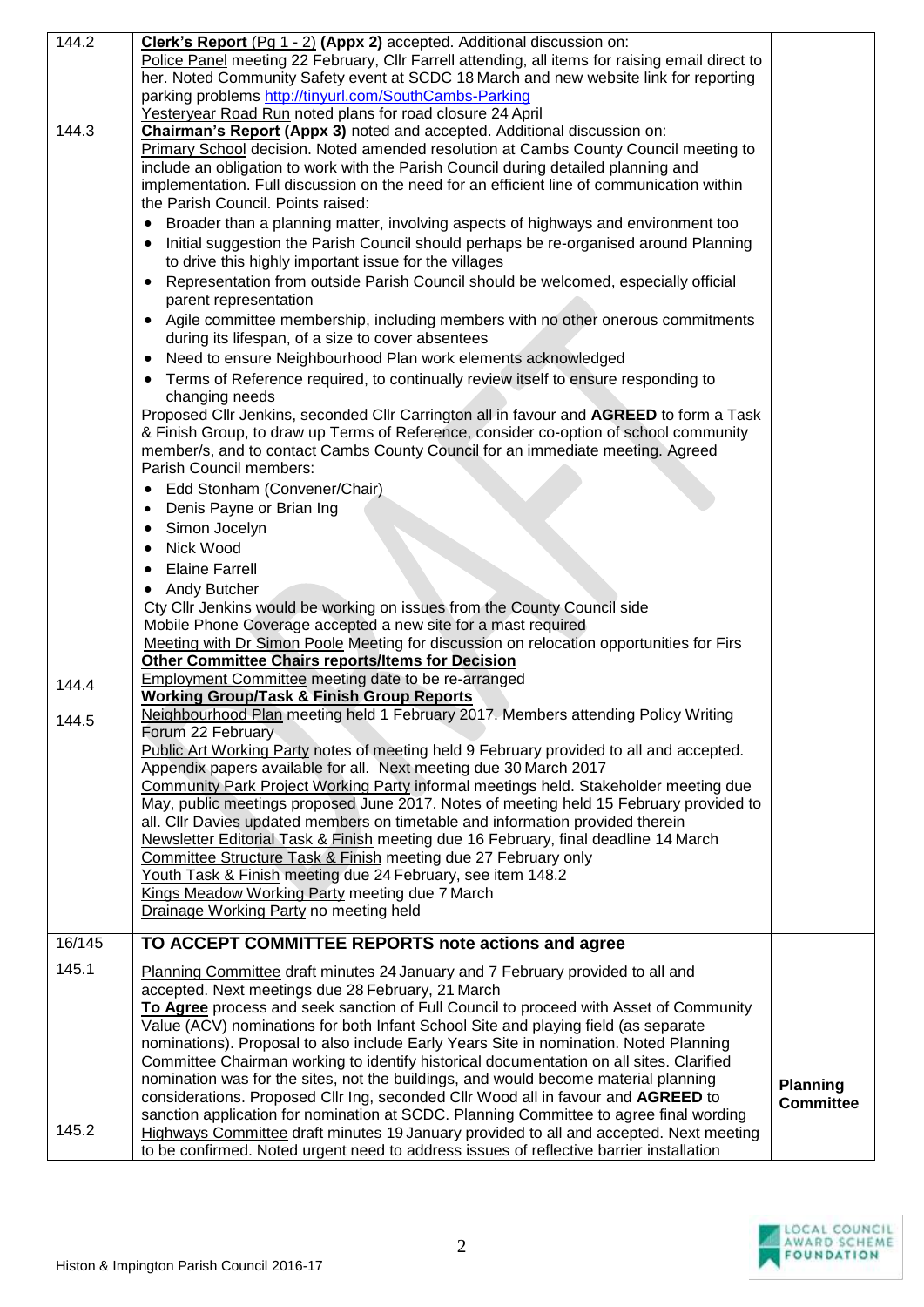|                | along A14                                                                                                                                                                    |                        |
|----------------|------------------------------------------------------------------------------------------------------------------------------------------------------------------------------|------------------------|
| 145.3          | Recreation Committee draft minutes 23 January provided to all and accepted. Next                                                                                             |                        |
| 145.4          | meeting due 27 March<br>Environment Committee draft minutes 31 January provided to all and accepted. Next                                                                    |                        |
|                | meeting due 14 March                                                                                                                                                         |                        |
| 16/146         | TO RECEIVE FINANCE & ADMINISTRATION REPORT (Appx 2 Pgs 3 & 4)                                                                                                                |                        |
| 146.1          | Finance, Legal and Administration Committee next meeting due 10 April 2017                                                                                                   |                        |
| 146.2          | Delegated payment of accounts noted                                                                                                                                          |                        |
| 146.3          | Approve payment of outstanding accounts Proposed Cllr Hertoghe, seconded Cllr Ing all                                                                                        |                        |
| 146.4          | in favour and AGREED to approve<br>Amounts paid in noted                                                                                                                     |                        |
| 146.5          | To Review Standing Orders and Financial Regulations Draft for acceptance copied to                                                                                           |                        |
|                | all. For review by all and ratification at March meeting. Financial Regulations based on                                                                                     | <b>March</b><br>Agenda |
| 146.6          | new model. All changes highlighted for members<br>Correspondence received Cambridgeshire Libraries donation request for £200 for                                             |                        |
|                | Summer Reading Challenge "Animal Agents". Proposed Cllr Cleaver, seconded Cllr                                                                                               |                        |
|                | Wood all in favour and AGREED that Histon & Impington Parish Council in accordance                                                                                           |                        |
|                | with its powers under sections 137 and 139 of the Local Government Act 1972, should                                                                                          |                        |
|                | incur the following expenditure which, in the opinion of the Council, is in the interests of                                                                                 | LGA Sec 137            |
|                | the area or its inhabitants and will benefit them in a manner commensurate with the<br>expenditure:- "to donate £200". Noted the Library would open on Feast Festival Sunday |                        |
|                | for a talk by Mike Petty. Poetry competition work would be displayed                                                                                                         |                        |
|                | Mobile Warden Scheme noted SCDC had granted an increased sum. Cllr Cleaver to                                                                                                | <b>MCC</b>             |
|                | report back on any effect on request to Parish Council for 2017-18                                                                                                           |                        |
| 16/147         |                                                                                                                                                                              |                        |
|                | <b>RECENT CORRESPONDENCE</b>                                                                                                                                                 |                        |
| 147.1<br>147.2 | Circulation file available on request                                                                                                                                        |                        |
|                | Hollyoak vet Surgery offer of sponsorship or fundraising assistance. AGREED to discuss<br>sponsorship of Hisimp News                                                         |                        |
| 147.3          | SCDC confirmation of District Council Election now 2018 and then every four years                                                                                            |                        |
| 147.4          | New School Road residents' correspondence re future of Infant School Playing Field.                                                                                          |                        |
|                | Concerns noted. Planning Committee investigating                                                                                                                             |                        |
| 147.5<br>147.6 | <b>Buxhall Farm Site details on archaeological findings from Archaeology Group</b><br>Land off Ambrose Way, Impington Correspondence re secured gated received. Land in      |                        |
|                | private ownership                                                                                                                                                            |                        |
| 147.7          | Mental Health Champion Cllr Davies updated on recruitment plans. Selected candidates                                                                                         |                        |
|                | due for interview by end of February                                                                                                                                         |                        |
| 16/148         | <b>OTHER MATTERS</b>                                                                                                                                                         |                        |
| 148.1          | Presentation: Timebanking - Lucy Bird, Local Co-Ordinator at Somersham and Pidley                                                                                            |                        |
|                | Item had been brought forward to start of meeting. Standing Orders suspended                                                                                                 |                        |
|                | Lucy presented on:                                                                                                                                                           |                        |
|                | History of Timebanking schemes globally, now 300 plus in the UK                                                                                                              |                        |
|                | Wellbeing aspects                                                                                                                                                            |                        |
|                | Enabling volunteering without commitment, not intended to affect existing volunteer<br>groups                                                                                |                        |
|                | Clear distinctions when offering a trade. Definitely no electrics. All about managing                                                                                        |                        |
|                | expectations, more helping to carry out work rather than as a professional.                                                                                                  |                        |
|                | Corporate members in addition to individuals e.g. Library, Playgroups                                                                                                        |                        |
|                | Co-Ordinator can be paid or voluntary but paid gives accountability. Approximate cost                                                                                        |                        |
|                | to Parish Council £10-12lk per annum. Lucy employed by Somersham Parish Council.<br>External funding for 50%                                                                 |                        |
|                | Co-ordinator needs to be creative; organised Group of local co-ordinators set up for<br>$\bullet$                                                                            |                        |
|                | support and knowledge sharing                                                                                                                                                |                        |
|                | Partnership opportunities (clustering); hub creation; Health and Wellbeing Group                                                                                             |                        |
|                | meeting quarterly                                                                                                                                                            |                        |
|                | DBS check information. Not necessary with majority of cases if run well. References<br>taken up normally, although some people have "portable" DBS checks in place           |                        |
|                | <b>Questions followed</b>                                                                                                                                                    |                        |
|                |                                                                                                                                                                              |                        |